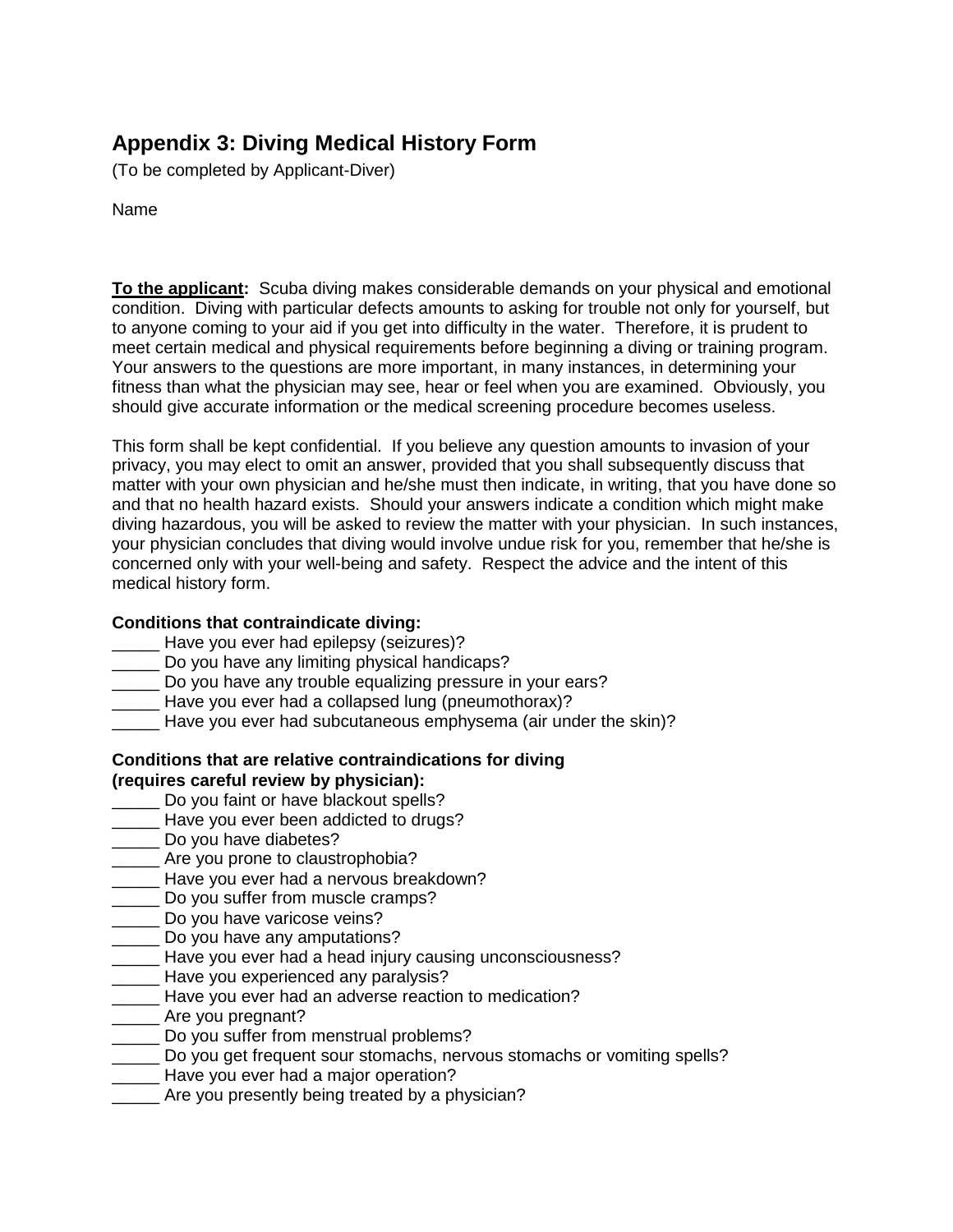- Are you taking any medication regularly (even non-prescription)?
- \_\_\_\_\_ Have you ever been rejected or restricted from sports?
- Do you have frequent and severe headaches?
- **Do you wear glasses or contact lenses?**
- \_\_\_\_\_ Do you have any bleeding disorders?
- Have you ever had any problems with alcoholism?
- \_\_\_\_\_ Have you ever had any problems relating to diving?
- \_\_\_\_\_ Do you suffer from nervous tension or emotional problems?
- **Do you sometimes take tranquilizers?**
- \_\_\_\_\_ Have you ever had perforated ear drums?
- Do you have hay fever?
- \_\_\_\_\_ Do you have frequent sinus trouble, frequent drainage from the nose, post-nasal drip, or stuffy nose?
- **Do you have drainage form the ears?**
- \_\_\_\_\_ Do you have difficulty with your ears in airplanes or mountains?
- \_\_\_\_ Have you ever had ear surgery?
- \_\_\_\_\_ Do you have ringing in your ears?
- Do you get frequent dizzy spells?
- \_\_\_\_\_ Have you ever had asthma?
- **EXECO** Have you ever had wheezing attacks?
- Do you have a chronic or recurrent cough?
- Do you frequently raise sputum?
- \_\_\_\_ Have you ever had pleurisy?
- Do you have lung cysts?
- **Letter** Have you had pneumonia?
- **\_\_\_\_\_** Have you ever had tuberculosis?
- Do you get shorter of breath than most people?
- Have you ever been told that you have a lung problem or abnormality?
- \_\_\_\_\_ Do you ever spit blood?
- \_\_\_\_\_ Do you ever have breathing difficulty after eating particular foods, after exposure to particular pollens or animals?
- **Example 20** Are you subject to bronchitis?
- \_\_\_\_\_ Have you ever had air embolism after diving?
- \_\_\_\_ Have you ever had rheumatic fever?
- \_\_\_\_\_ Have you ever had scarlet fever?
- \_\_\_\_\_ Have you ever been told you have a murmur?
- Have you ever been told you have a large heart?
- \_\_\_\_\_ Have you ever had high blood pressure?
- \_\_\_\_\_ Have you ever had angina (heart pains or pressure in the chest)?
- \_\_\_\_\_ Did you ever have a heart attack?
- Do you ever have low blood pressure?
- Do you have recurrent or persistent swelling of the legs?
- Have you ever had pounding, rapid heartbeat or palpitations?
- \_\_\_\_\_ Have you ever had dizziness or fainting spells?
- **LECT** Do you get fatigued or short of breath easily?
- Have you been told you had an abnormal EKG?
- Do you suffer from joint problems, dislocations or arthritis?
- \_\_\_\_\_ Have you ever had back trouble or back injuries?